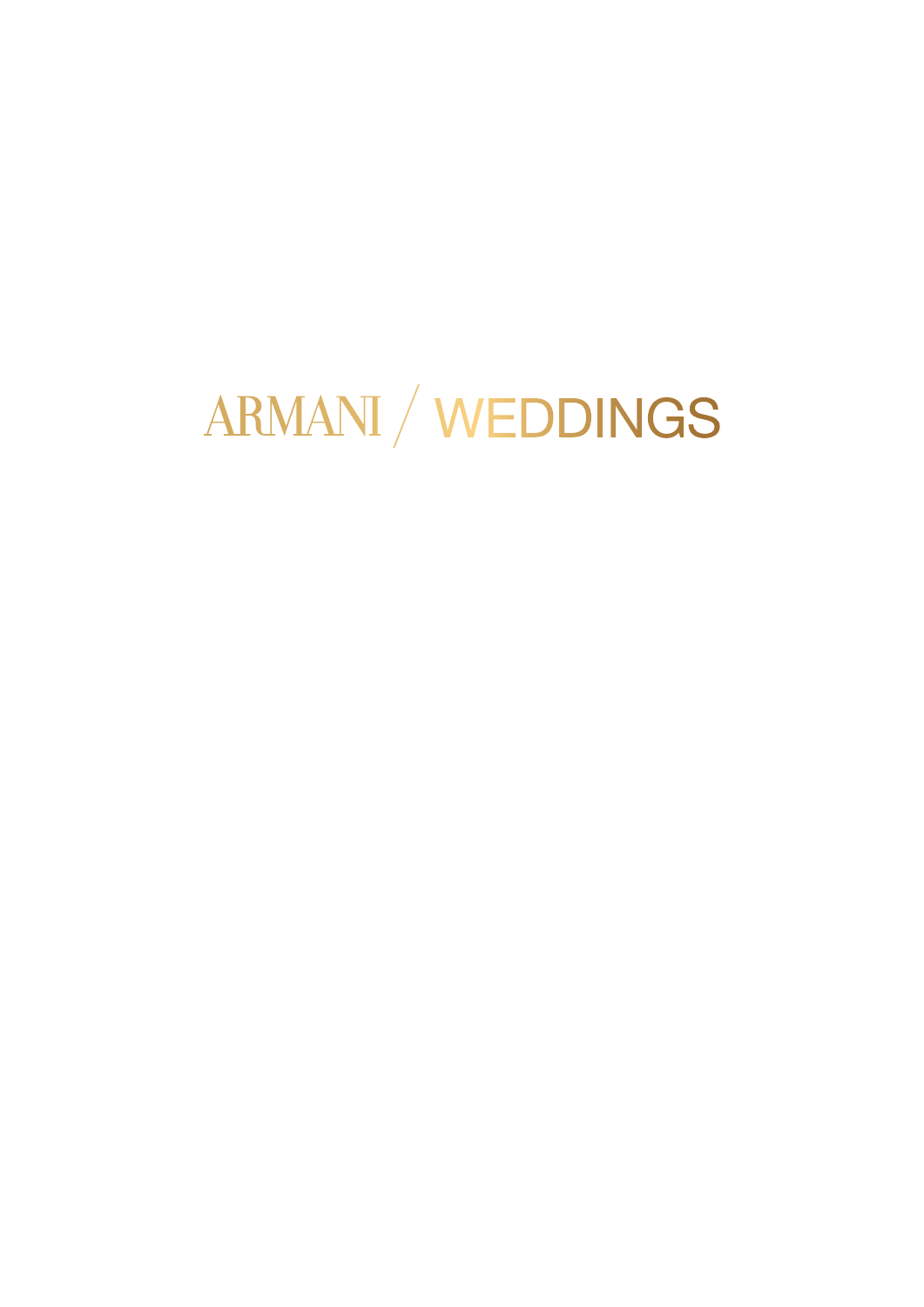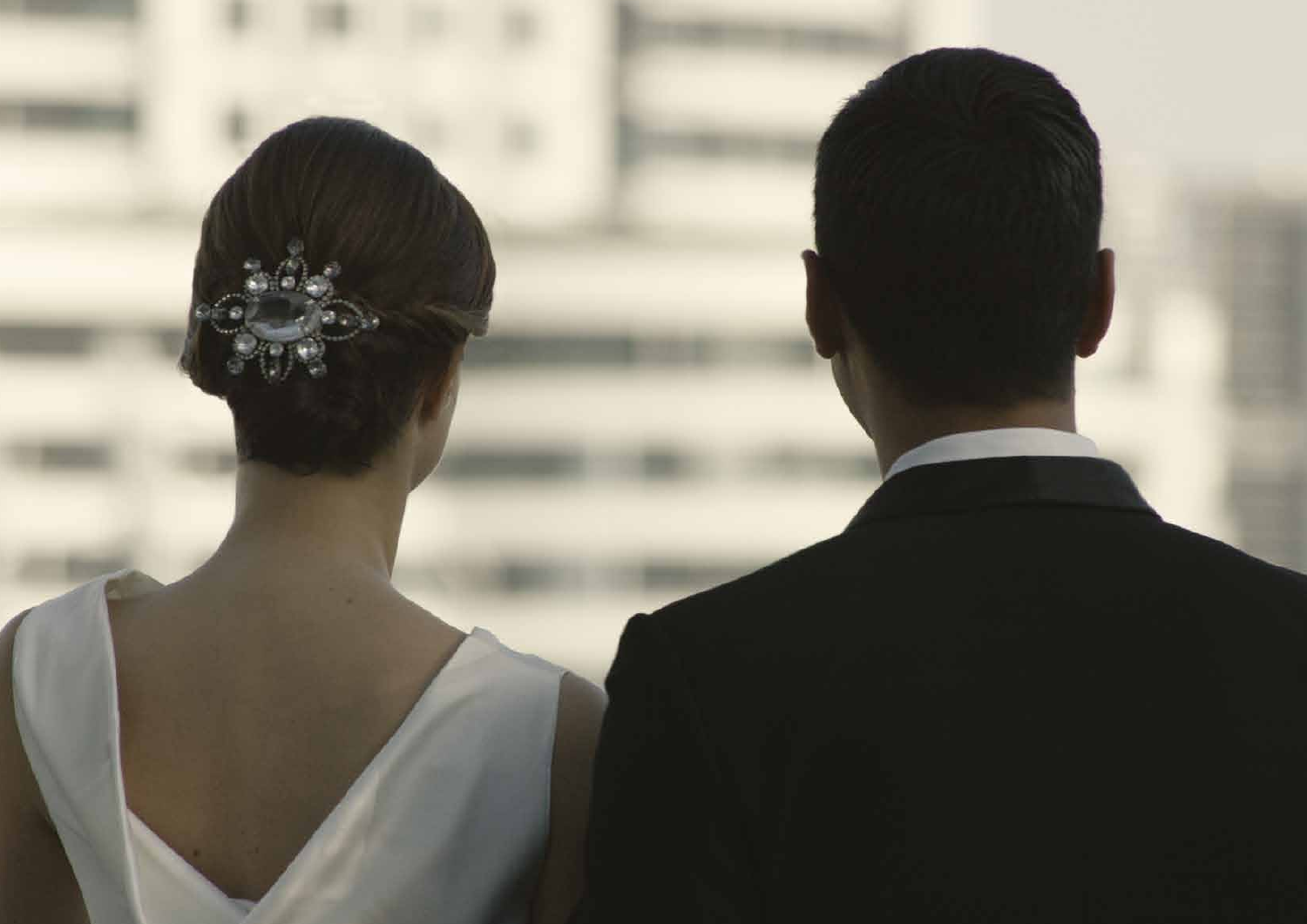

# Exclusive wedding celebrations.

What could make the most important day of your life also the most stylish and elegant?

Would it be the small details, like beautiful, hand-selected table linens, thoughtful floral centerpieces, award-winning cuisine and gifts for your guests?

Or the bigger details like a one-of-a-kind ballroom or an outdoor terrace venue under an endless starlit sky?

台文2011 前に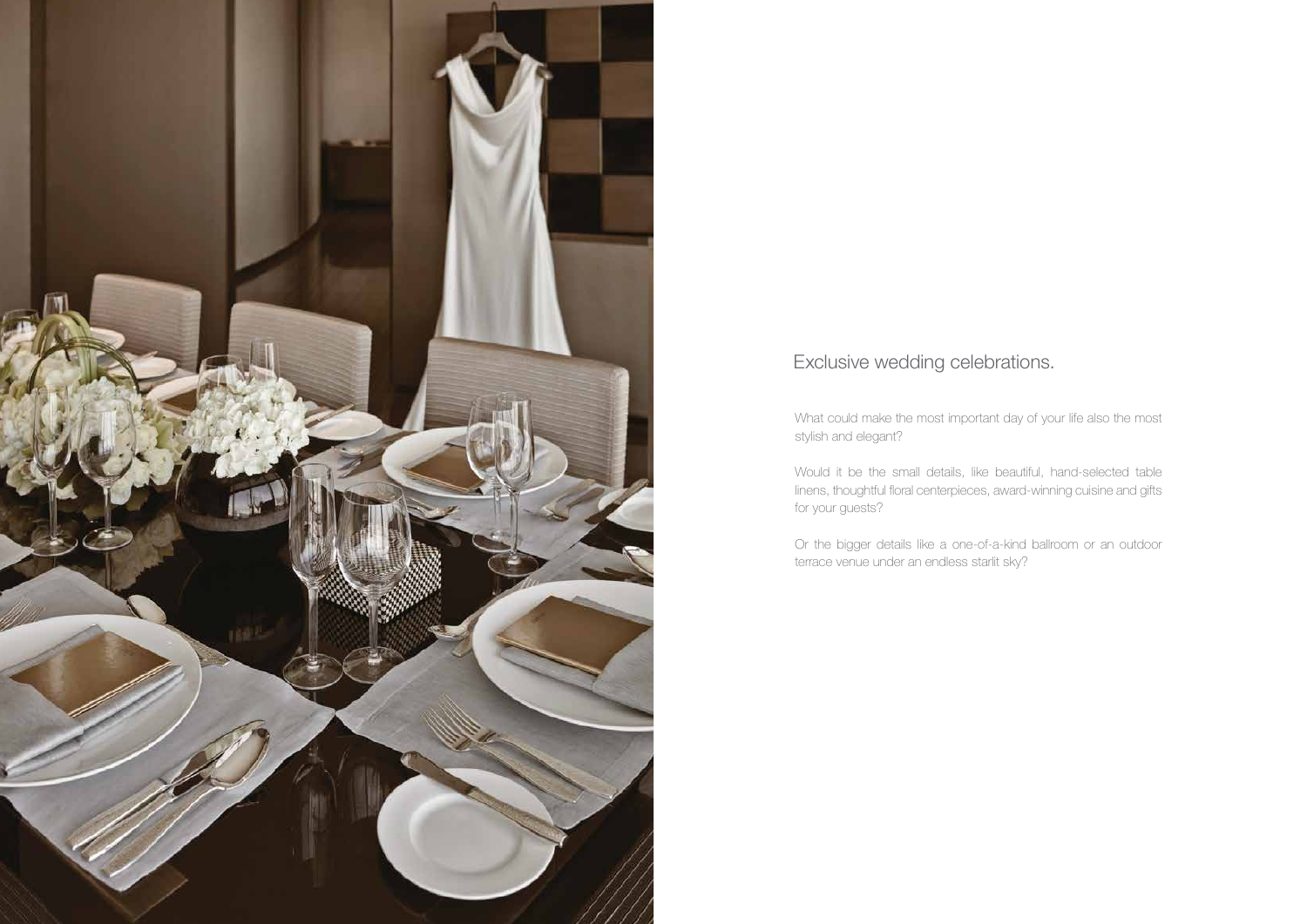

# Begin anew with the world at your feet.

Set within the world's tallest tower, next to the world's most breathtaking fountain, you're new journey begins not only in the heart of Downtown Dubai, but in the centre of a new era. Here, Armani offers you a world of sophisticated beauty and signature style on your special day. Where better to take your first steps together than with the world at your feet and elegance at your fingertips, everywhere you look.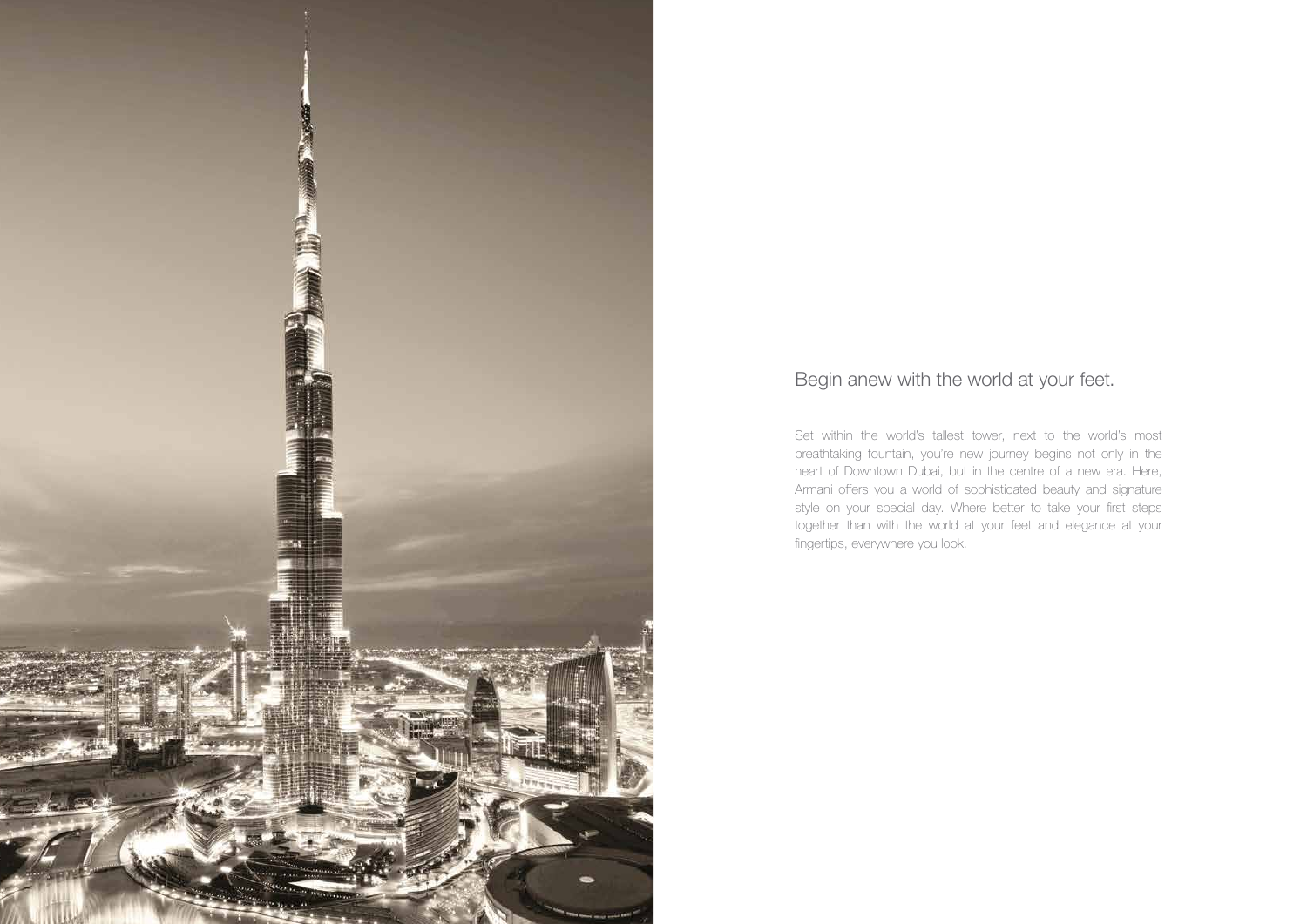

# You've made the most important promise of your lives. Make the day promising too.

Choose the grandeur of the Armani/Ballroom or the fountain-facing, open-air, elegantly landscaped Armani/Pavilion.

Professional planners and cultural experts are on hand to ensure your day fulfills its promise, from the world-class dinner with flowing beverages, to the multi-tiered wedding cake and finishing with the perfect overnight accommodation just for two. Every detail is tailored to your specific wishes and preferences, creating a day of sophistication and the promise of memories.

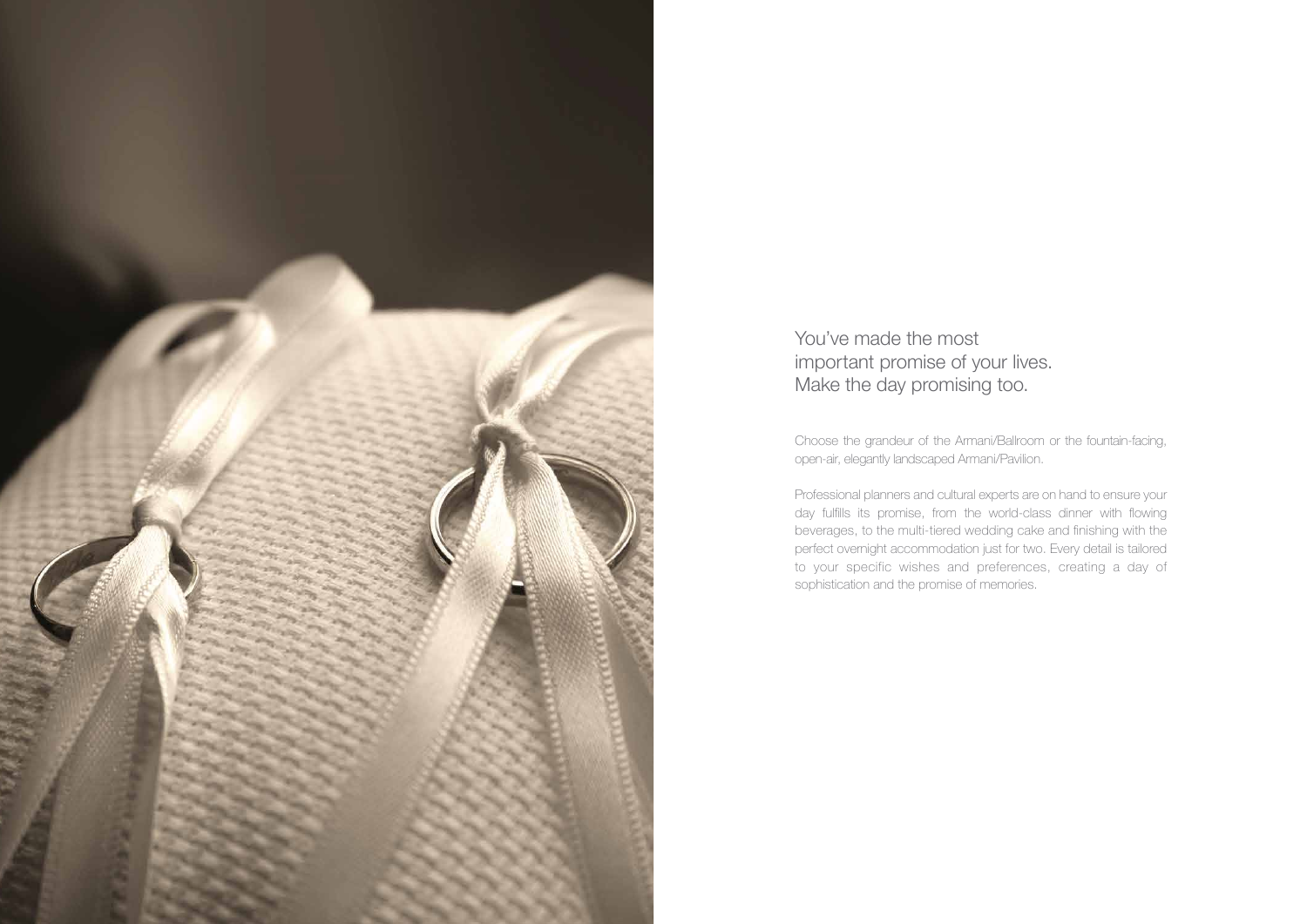Let our team of floral designers create tailor-made arrangements to punctuate your day with exquisite centrepieces.

# ARMANI / DOLCI

Give your guests a sweet souvenir of the occasion with chocolates and other edible indulgences personalised with your special message.

# ARMANI / GALLERIA

Part of the Armani/Privé collection, the Galleria carries watches, handbags, jewelry and perfumes which offer guests exclusive opportunity to own limited pieces of hauter. accessories.



Complementary indulgences designed to offer primary pleasures.

# $ARMANI / FIORI$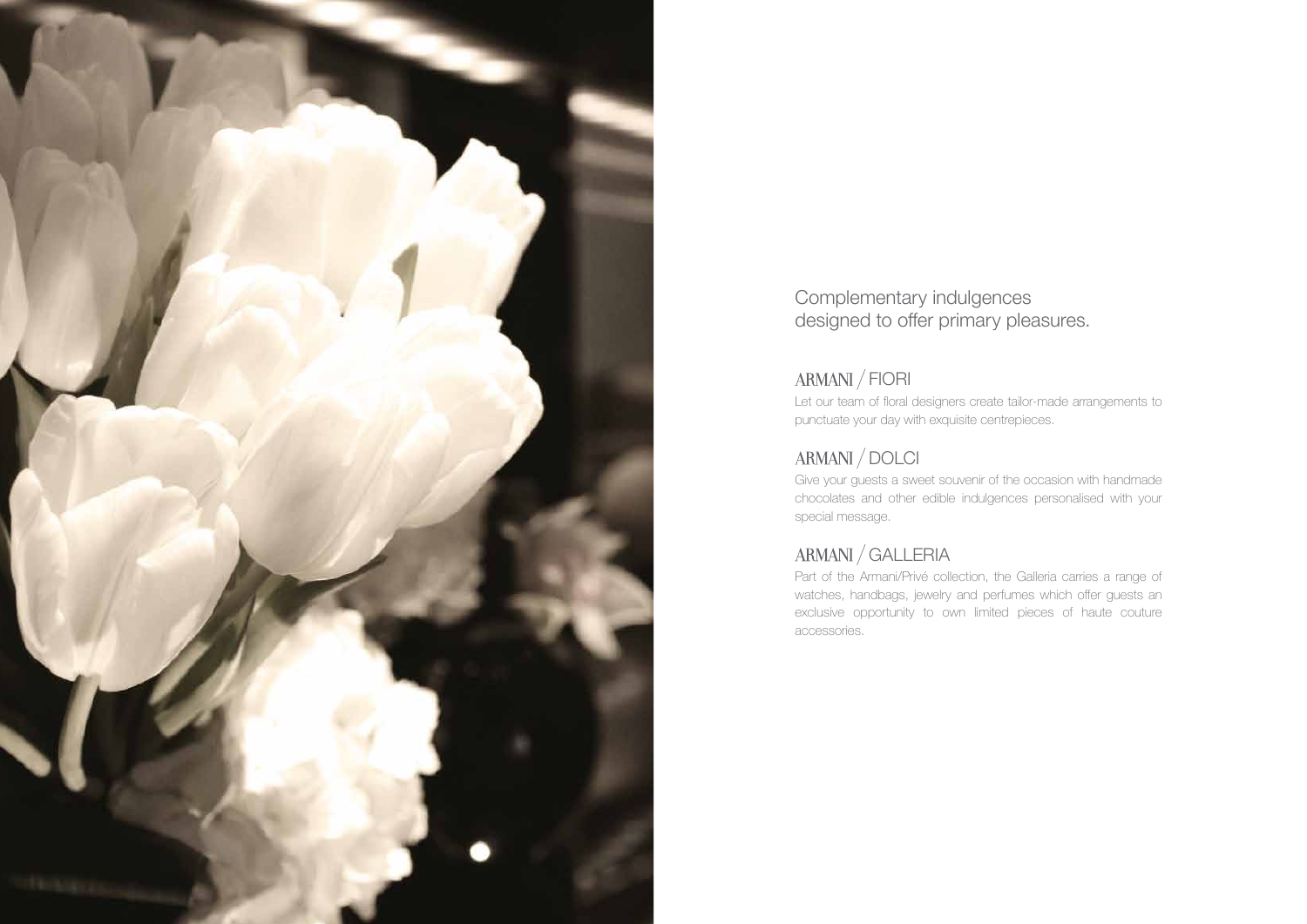

## **ARMANI** / SPA

A fully tailored sensory experience awaits you and your spouse. Experience our Bridal Spa Package or pre-nuptial grooming with our Groom Spa Package. Alternatively, reserve our couple's room for your desired SPA time.

Put the wedding checklist to one side and book in with the Armani/SPA for a half-day of ultimate pampering ahead of your special day with our Bride's Spa Package. Take a transformational journey for optimal wedding day wellness starting with a 60-minute smoothing Texture Body Wrap and enjoy the sensation of natural sisal glove body buffing and an intensely silky hydrating body mask. Enjoy two hours of complete mental relaxation with a deeply relaxing Mu massage and glow-inducing Mu facial, and complete the experience with your favourite finishing touches with a choice of either a manicure or pedicure.

Look your best on your wedding day with a pre-nuptial grooming package that offers six exclusive Armani/SPA experiences for him in one unique four-hour journey. Our Groom's Spa Package relaxes and revives with the ultimate combination of a 30-minute detoxifying body scrub, 90-minute energizing Fluidita massage using body brushing techniques and Armani Jade oil to improve lymphatic circulation, an hour-long skin brightening Mu facial and final touches with your choice of manicure or pedicure.

### Bridal beauty for her.

# Ultimate grooming for him.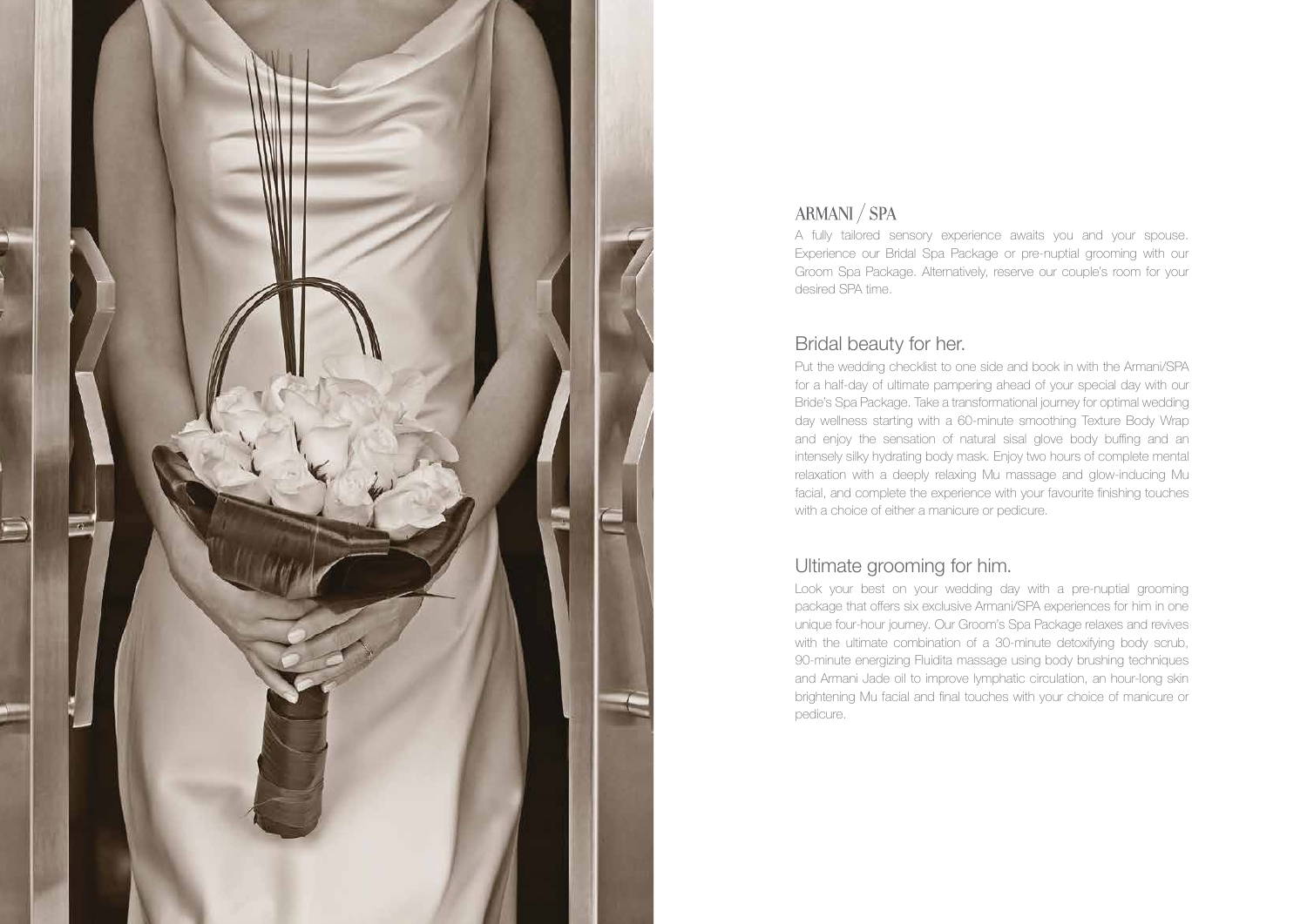